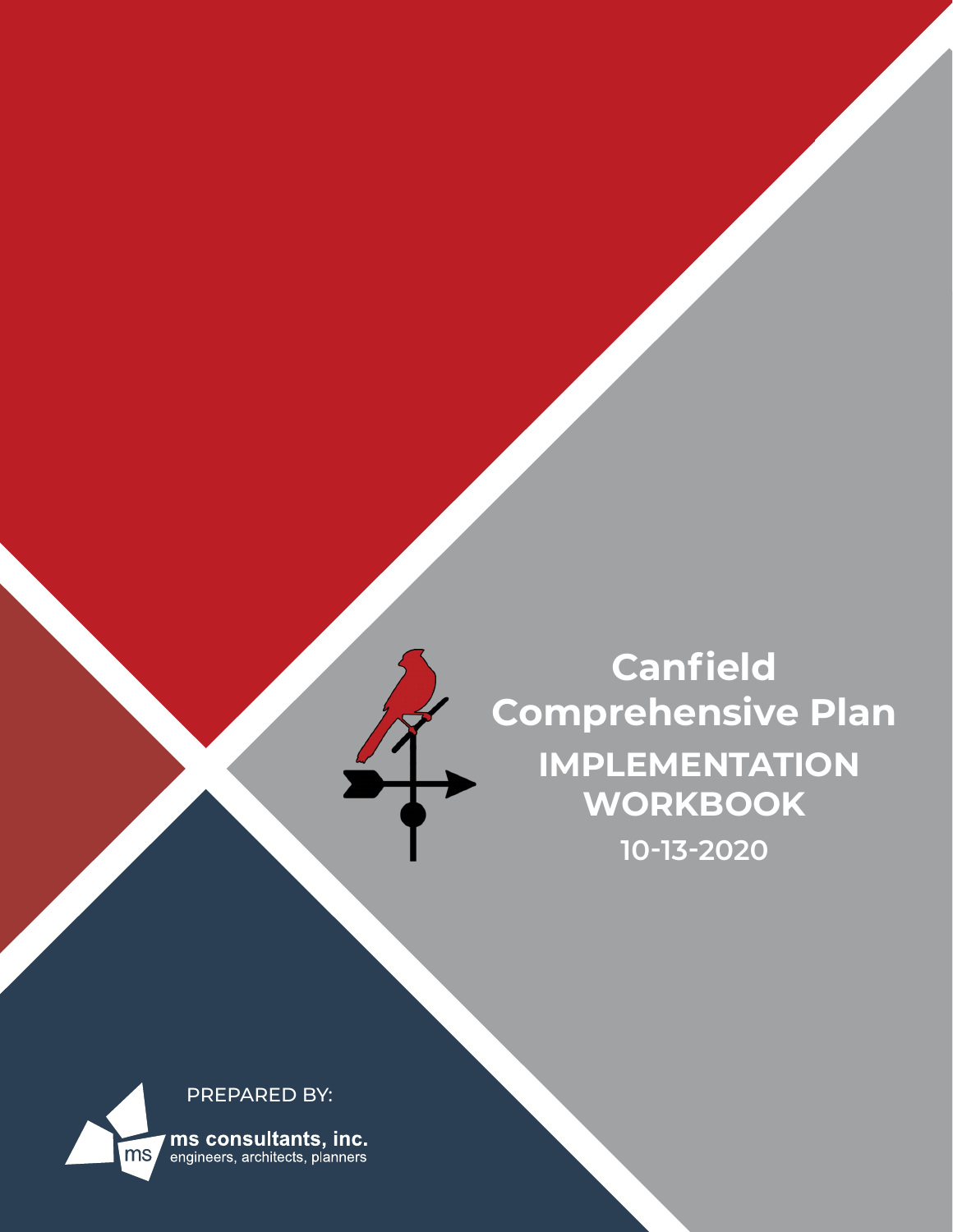#### **Instructions**

**Please review the Implementation Matrices on the following pages. If you feel an objective or strategy is missing, please use the additional writing space provided on the last page. You may also edit/add to the existing matrices. The City will collect paper or emailed copies of your responses to be incorporated into the final Comprehensive Plan.** 

### **Overview**

**The plan recommendations are organized by topic. Each category includes objectives, strategies, priority of implementation, general timeline for implementation, responsible parties for involvement, and potential funding sources. Please review the draft objectives on the following pages and provide your feedback.**

# USING THE MATRIX

The implementation matrix summarizes the main chapters of the Comprehensive Plan in an easy-to-follow table. The City of Canfield may utilize the matrix as a checklist to evaluate implementation of the plan moving forward. Though the matrix is designed to be simple and straightforward, these recommendations should not be treated so rigidly as to prevent adaptation should unforeseen circumstances arise during implementation.

Goal statements, referred to as "objectives", were derived from the planning process through public engagement, steering committee participation, and research. Each objective is accompanied by a list of strategies. The strategies are designed to break down the objective into tangible, subcomponents. Canfield should strive to pursue each strategy in an effort to work toward the long-term objective.

Each objective and/or strategy is then supported by further guiding information including its level of priority, estimated timeline for implementation, who might lead the initiative, and potential financing options. The list of responsible parties indicates the logical leading entity for a particular strategy. This is not an exhaustive list and should be treated with flexibility to encourage collaboration and coordination among various stakeholders.

|                                      | <b>LEGEND</b>                                                                                                                                    |  |  |  |  |  |  |  |
|--------------------------------------|--------------------------------------------------------------------------------------------------------------------------------------------------|--|--|--|--|--|--|--|
| <b>OBJECTIVE</b>                     | States a long-term goal which<br>the Canfield community strives<br>to achieve                                                                    |  |  |  |  |  |  |  |
| <b>STRATEGIES</b>                    | Recommends actions to work<br>toward the identified objective                                                                                    |  |  |  |  |  |  |  |
|                                      | L - Relatively low importance;<br>should be implemented after<br>completing higher priorities                                                    |  |  |  |  |  |  |  |
| <b>PRIORITY</b>                      | M - Relatively medium<br>importance; should be<br>implemented after high priorities                                                              |  |  |  |  |  |  |  |
|                                      | <b>H</b> - Relatively high importance;<br>should be implemented as soon<br>as feasible                                                           |  |  |  |  |  |  |  |
| <b>TIMELINE</b>                      | Estimates how long a strategy is<br>expected to take to complete                                                                                 |  |  |  |  |  |  |  |
| <b>RESPONSIBLE</b><br><b>PARTIES</b> | $\mathbf C$<br>City of<br>Canfield<br>Mahoning<br>Canfield<br>Township<br>County<br>E<br>Canfield<br>Other<br>Eastgate<br>COG<br>City<br>Schools |  |  |  |  |  |  |  |
| <b>FUNDING</b>                       | TBD - Additional funding sources<br>are being identified                                                                                         |  |  |  |  |  |  |  |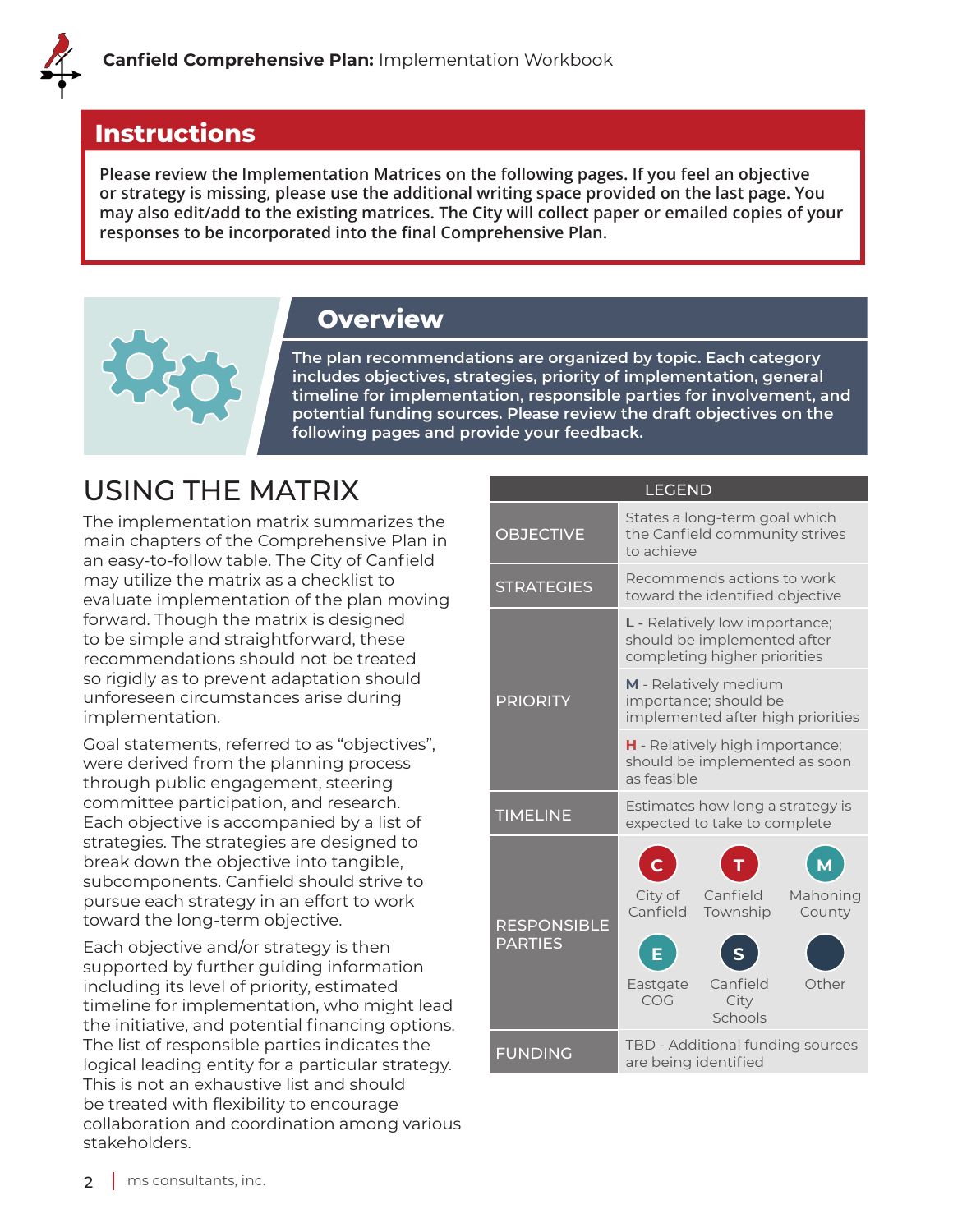### **Land Use**

| OBJECTIVE                                                          | <b>STRATEGIES</b>                                                                                                                               | PRIORITY | TIMELINE | RESPONSIBLE <br>PARTIES                                                                                     | PUNDING                                                                                                      |
|--------------------------------------------------------------------|-------------------------------------------------------------------------------------------------------------------------------------------------|----------|----------|-------------------------------------------------------------------------------------------------------------|--------------------------------------------------------------------------------------------------------------|
|                                                                    | 1.1 Prioritize infill development<br>on the US 224 / Main Street<br>corridor and the Village Green<br>district.                                 | н        | O-1 yr   | E.<br>· Youngstown-<br>Warren<br>Regional<br>Chamber<br>· Team NEO<br>· Mayor's<br><b>Business</b><br>Forum | · Eastgate COG<br>Community<br>Development<br><b>Block Grant</b><br>· Roadwork<br>Development<br>(629) Grant |
|                                                                    | 1.2 Collaborate with regional<br>partners on attraction of mixed-<br>use, light industrial, and office<br>development.                          | M        | Ong.     |                                                                                                             |                                                                                                              |
| 1. PREPARE FOR<br><b>EXPANSION</b>                                 | 1.3 Identify and map key<br>opportunities for development<br>on the edges of the community.                                                     | M        | $0-1$ yr |                                                                                                             |                                                                                                              |
|                                                                    | 1.4 Review and map current<br>utility capacity.                                                                                                 | н        | $O-Iyr$  |                                                                                                             |                                                                                                              |
| 2. COLLABORATE ON<br><b>SCHOOL FACILITY</b><br><b>PLANNING</b>     | 2.1 Identify opportunities for<br>joint development or land<br>swaps on city and school facility<br>sites.                                      | н        | $O-Iyr$  |                                                                                                             |                                                                                                              |
|                                                                    | 2.2 Prepare preliminary<br>development / site plans for<br>identified areas.                                                                    | L        | $0-2$ yr | S<br>Е.                                                                                                     | · Ohio Facilities<br>Construction<br>Commission                                                              |
|                                                                    | 2.3 Support a regional study<br>on recent development and its<br>impact on school enrollment.                                                   | L        | $1-3$ yr |                                                                                                             |                                                                                                              |
| <b>3. ENFORCE DESIRED</b><br><b>DEVELOPMENT</b><br><b>PATTERNS</b> | 3.1 Conduct a zoning audit to<br>identify differences between<br>the comprehensive plan and<br>existing policies.                               | н        | 0-1 yr   |                                                                                                             |                                                                                                              |
|                                                                    | 3.2 Update and consolidate<br>zoning districts within the<br>zoning code to more closely<br>reflect current and projected<br>development needs. | н        | $0-1$ yr |                                                                                                             | · Eastgate COG                                                                                               |
|                                                                    | 3.3 Update zoning district<br>regulations within the zoning<br>code to promote objectives<br>and guidelines identified in this<br>plan.         | н        | 0-1 yr   | $\mathbf{C}$                                                                                                | · Certified<br>Local<br>Governments<br>Grants                                                                |
|                                                                    | 3.4 Adopt an updated zoning<br>map using new district<br>regulations and future land use<br>map.                                                | н        | $0-1$ yr |                                                                                                             |                                                                                                              |
|                                                                    | 3.5 Strengthen historic district<br>regulations by instituting<br>historic design guidelines.                                                   | M        | $0-1$ yr |                                                                                                             |                                                                                                              |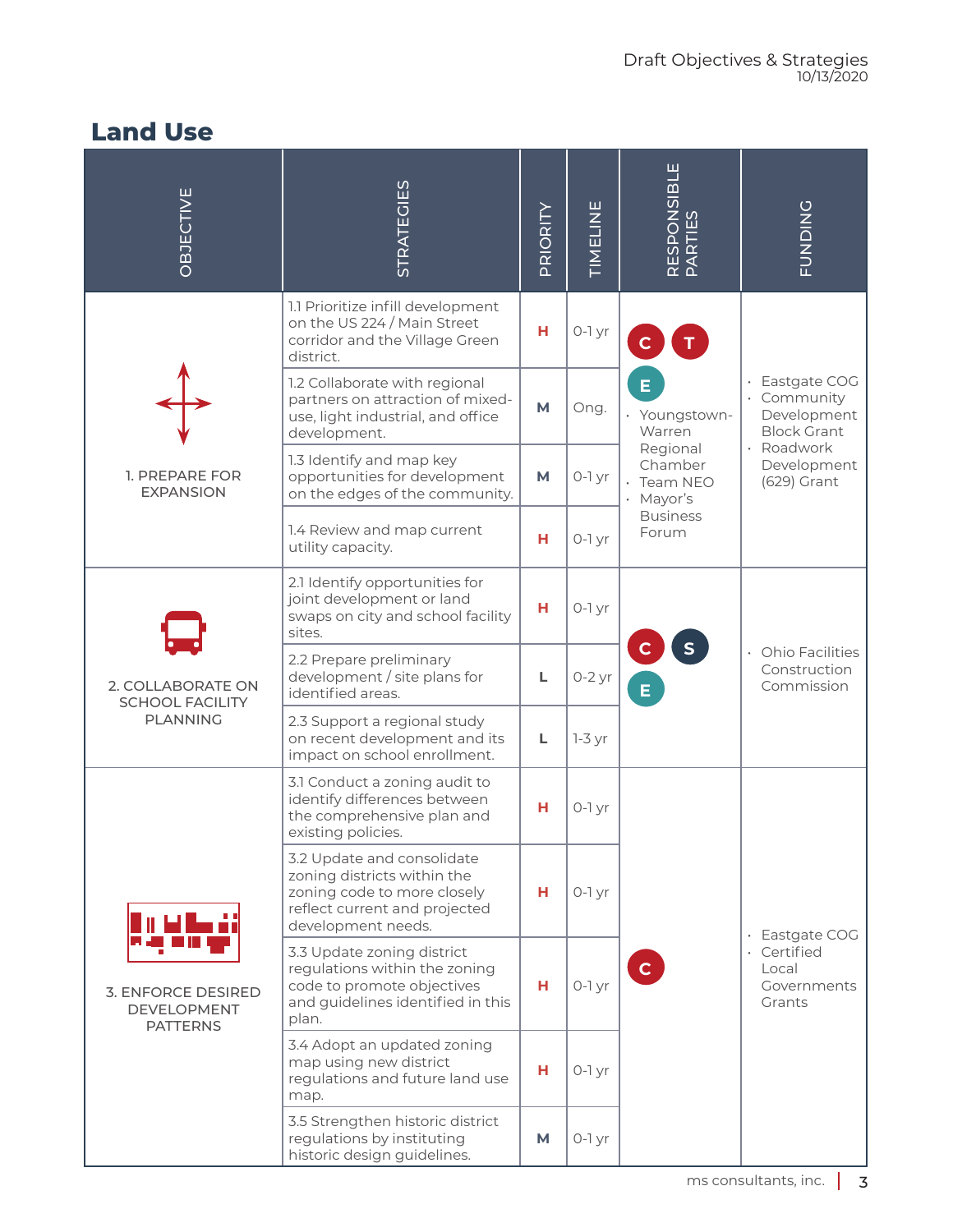## **The Village Green**

| OBJECTIVE                                                                                 | <b>STRATEGIES</b>                                                                                                                                                                                                                                                                      | PRIORITY | TIMELINE | RESPONSIBLE<br>PARTIES | <b>FUNDING</b>                                                   |
|-------------------------------------------------------------------------------------------|----------------------------------------------------------------------------------------------------------------------------------------------------------------------------------------------------------------------------------------------------------------------------------------|----------|----------|------------------------|------------------------------------------------------------------|
|                                                                                           | 1.1 Support creation of a<br>community improvement<br>corporation.                                                                                                                                                                                                                     | н        | $1-2$ yr |                        |                                                                  |
|                                                                                           | 1.2 Create an inventory of tax<br>delinquent parcels in the<br>Village Green area.                                                                                                                                                                                                     | н        | $0-1$ yr |                        |                                                                  |
|                                                                                           | 1.3 Implement a facade<br>improvement program to<br>assist in renovation efforts.                                                                                                                                                                                                      | M        | $0-1$ yr |                        |                                                                  |
| 1. PROMOTE<br>DEVELOPMENT OF<br>UNDERUTILIZED<br><b>PROPERTIES</b>                        | 1.4 Organize temporary uses<br>(i.e. pop up shops, better<br>block party, etc.) to activate<br>underutilized spaces.                                                                                                                                                                   | M        | Ong.     |                        |                                                                  |
|                                                                                           | 1.5 Adopt additional economic<br>development tools to<br>encourage Village Green<br>revitalization. Potential<br>strategies include TIF,<br>Downtown Redevelopment<br>District, Innovation District,<br>Designated Outdoor<br>Refreshment Area, and a<br>Special Improvement District. | н        | $1-2$ yr |                        |                                                                  |
| 2. PRESERVE & PROMOTE<br><b>CANFIELD'S HISTORIC</b><br><b>CHARACTER</b>                   | 2.1 Create an inventory of local<br>historical assets.                                                                                                                                                                                                                                 | н        | $0-1$ yr | Canfield<br>Historical | <b>Historic</b><br>Preservation<br><b>Tax Credit</b><br>(State & |
|                                                                                           | 2.2 Encourage programming<br>and events around historical<br>elements (i.e. walking tours,<br>cultural maps / brochures).                                                                                                                                                              | L        | Ong.     |                        |                                                                  |
|                                                                                           | 2.3 Offer gap financing<br>options (revolving loan funds,<br>facade grant program, etc.) for<br>historic preservation projects.                                                                                                                                                        | M        | Ong.     | Society                | Federal)                                                         |
| 0 O O<br><b>3. INSTITUTE DESIGN</b><br><b>GUIDELINES FOR FUTURE</b><br><b>DEVELOPMENT</b> | 3.1 Conduct a zoning code<br>audit to identify barriers in<br>the existing code for historic<br>preservation.                                                                                                                                                                          | н        | $0-1$ yr |                        |                                                                  |
|                                                                                           | 3.2 Update the zoning code<br>to include historic design<br>guidelines based on zoning<br>code audit.                                                                                                                                                                                  | н        | $0-2$ yr |                        |                                                                  |
|                                                                                           | 3.3 Encourage consistent and<br>ongoing training of Design<br>Review Committee Members.                                                                                                                                                                                                | L        | Ong.     |                        |                                                                  |
| ms consultants, inc.<br>4                                                                 |                                                                                                                                                                                                                                                                                        |          |          |                        |                                                                  |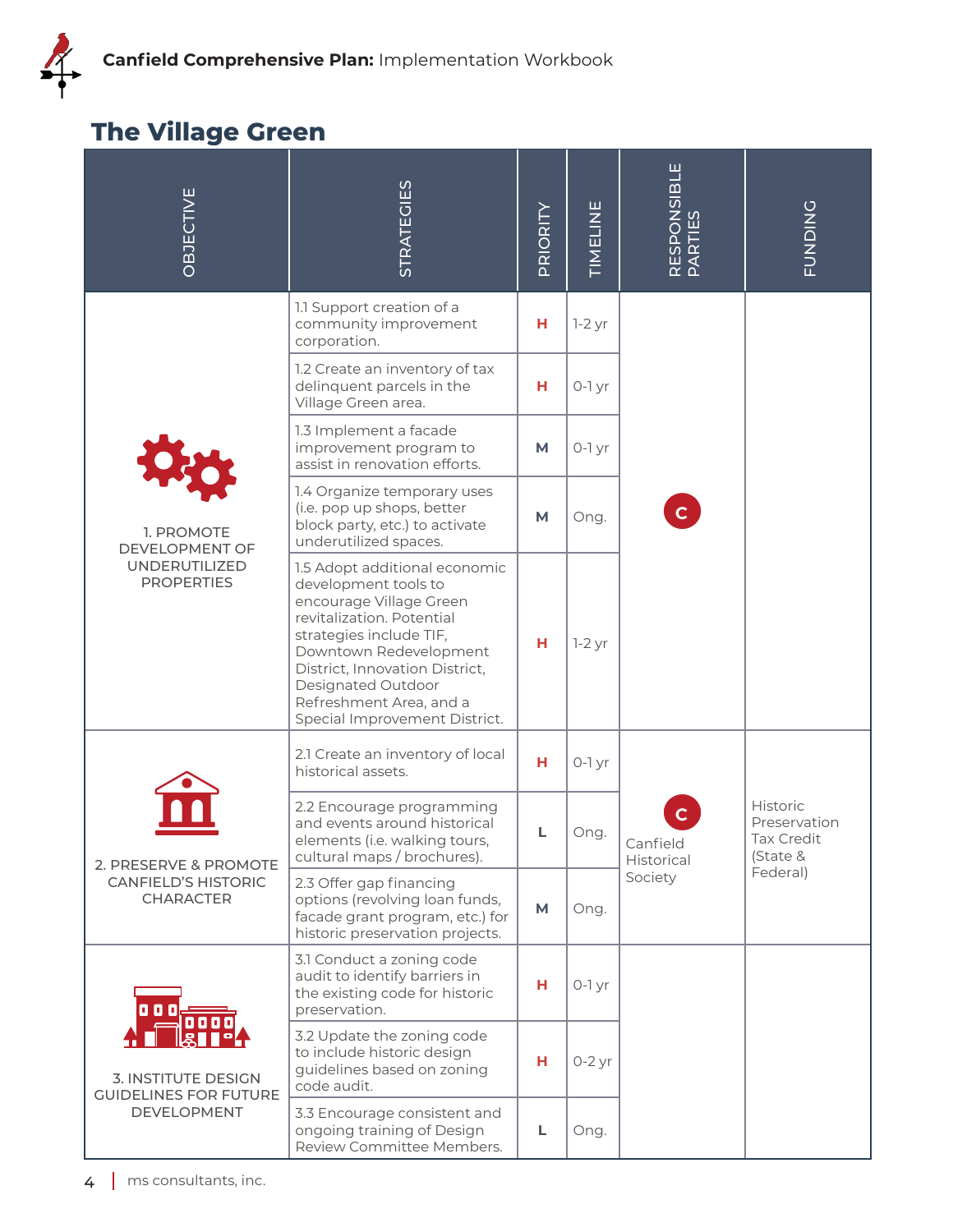# **224 Corridor**

| OBJECTIVE                                                                               | <b>STRATEGIES</b>                                                                                                                             | PRIORITY | TIMELINE | RESPONSIBLE<br>PARTIES                 | <b>PUNDING</b> |
|-----------------------------------------------------------------------------------------|-----------------------------------------------------------------------------------------------------------------------------------------------|----------|----------|----------------------------------------|----------------|
| 1. RECONFIGURE TRAFFIC<br>PATTERNS ON THE<br><b>EASTERN PORTION OF</b><br><b>US 224</b> | 1.1 Widen US 224 to<br>accommodate left turn lanes<br>between Manor Hill Drive and<br><b>Talsman Drive</b>                                    | н        | $2-5$ yr |                                        |                |
|                                                                                         | 1.2 Construct a new public<br>roadway between Hillside<br>Drive and Talsman Road, along<br>rear of properties                                 | L        | 5-10 yr  |                                        |                |
|                                                                                         | 1.3 Convert existing driveway<br>into a public street along the<br>rear of properties between<br>Manor Hill Drive and<br>Fairground Boulevard | М        | $2-5$ yr | $\mathbf{C}$<br>· ODOT<br>· Developers |                |
|                                                                                         | 1.4 Construct a raised median<br>between Hillside Drive and<br><b>Talsman Drive</b>                                                           | M        | $2-5$ yr |                                        |                |
|                                                                                         | 1.5 Reduce driveways to only<br>one access point on US 224<br>per property                                                                    | н        | Ong.     |                                        |                |
| 2. ENHANCE THE VILLAGE<br><b>GREEN INTERSECTION</b>                                     | 2.1 Facilitate meeting with<br>ODOT to discuss current traffic<br>issues and alternative design<br>scenarios on state routes.                 | н        | 0-1 yr   |                                        |                |
|                                                                                         | 2.2 Gather cost estimates<br>and engineering feasibility<br>studies to evaluate preferred<br>alternatives.                                    | M        | $7-3$ yr | $\cdot$ ODOT                           |                |
|                                                                                         | 2.3 Fund and construct<br>preferred roadway design.                                                                                           | M        | $3-5$ yr |                                        |                |
| $\overline{\mathbf{w}}$<br>3. CREATE A SENSE OF<br><b>PLACE</b>                         | 3.1 Improve the pedestrian<br>experience along 224 with<br>consistent sidewalks, lighting,<br>landscaping, signage, and<br>crosswalks.        | н.       | Ong.     |                                        |                |
|                                                                                         | 3.2 Create a zoning overlay<br>that encourages commercial<br>development and requires<br>public space amenities in new<br>construction.       | н        | $0-1$ yr | $\mathbf{C}$                           |                |
|                                                                                         | 3.3 Highlight unique features<br>and history of Canfield<br>through public art, banners, or<br>gateways.                                      | Г        | $3-5$ yr |                                        |                |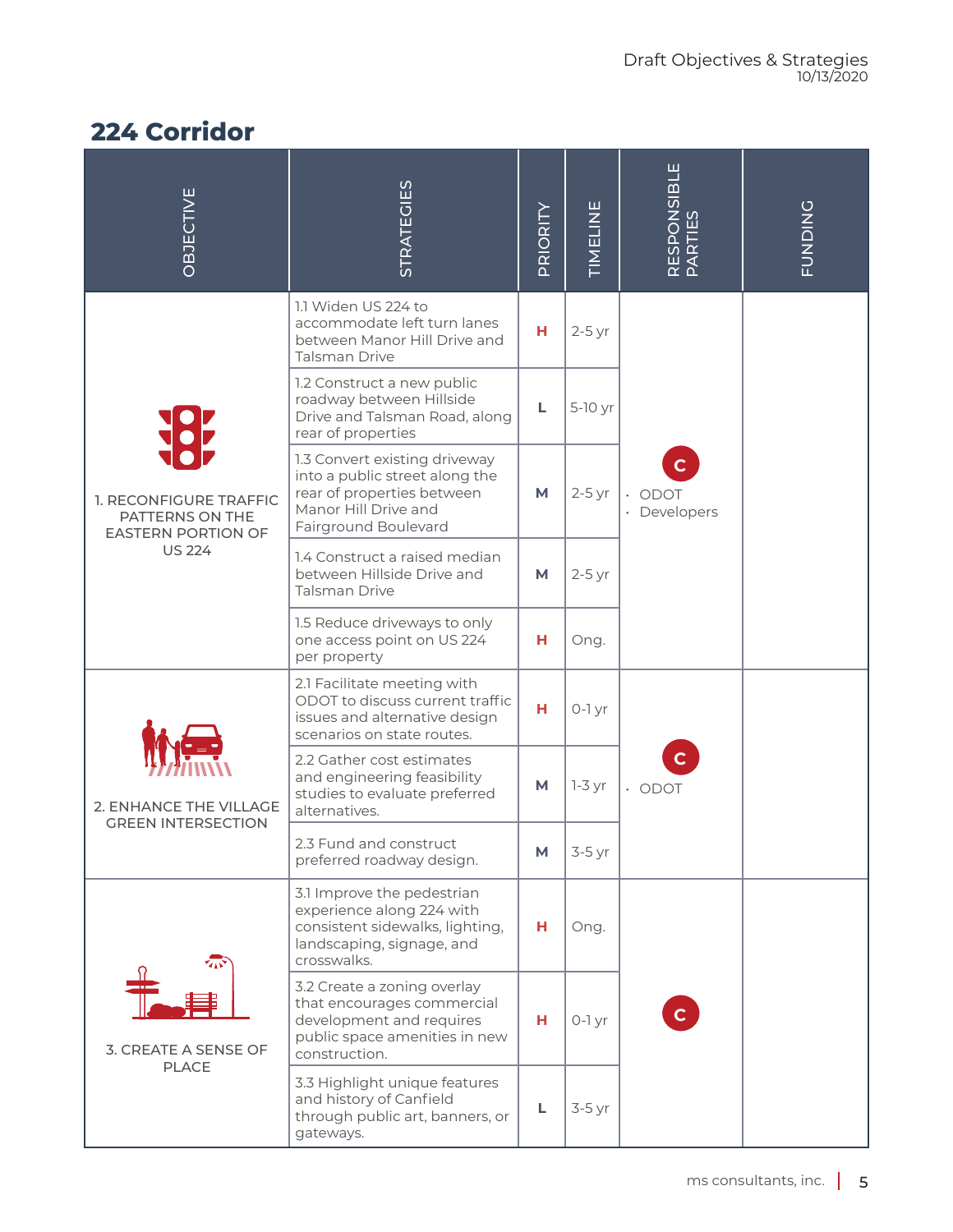# **Parks & Recreation**

| OBJECTIVE                                                                                                         | <b>STRATEGIES</b>                                                                                                                                                                                                              | PRIORITY | TIMELINE | RESPONSIBLE<br>PARTIES | FUNDING                                                                                                                   |
|-------------------------------------------------------------------------------------------------------------------|--------------------------------------------------------------------------------------------------------------------------------------------------------------------------------------------------------------------------------|----------|----------|------------------------|---------------------------------------------------------------------------------------------------------------------------|
|                                                                                                                   | 1.1 Create an inventory of existing<br>park properties including size, type,<br>and maintenance needs of current<br>amenities.                                                                                                 | н        | $0-1$ yr | $\mathbf{C}$           | ODNR:<br>· NatureWorks                                                                                                    |
| 1. UPGRADE                                                                                                        | 1.2 Conduct a parks plan to identify<br>a wish list and priorities for future<br>investment.                                                                                                                                   | M        | $1-2$ yr |                        |                                                                                                                           |
| <b>EXISTING PARK</b><br><b>AMENITIES</b>                                                                          | 1.3 Secure dedicated funding sources<br>for park renovations.                                                                                                                                                                  | M        | Ong.     |                        |                                                                                                                           |
|                                                                                                                   | 2.1 Conduct further studies to<br>determine specific property<br>acquisition needs.                                                                                                                                            | н        | $0-1$ yr |                        |                                                                                                                           |
| 2. CONSTRUCT A<br>MULTI-USE PATH<br>LOOP THROUGH<br><b>CANFIELD</b>                                               | 2.2 Create signage and wayfinding<br>plan to accompany Loop<br>infrastructure.                                                                                                                                                 | M        | $0-1$ yr | $\mathbf C$            | ODNR:<br>$\cdot$ COTF<br>$\cdot$ RTP<br>Eastgate:<br>$\cdot$ STBG<br>$\cdot$ CMAQ<br>$\cdot$ TAP<br>ODOT:<br>$\cdot$ STRS |
|                                                                                                                   | 2.3 Implement Phase 1:<br>Multi-use path / sharrows from the<br>Bikeway to Fair Park to the Village<br>Green (Figures 6-8 & 6-9).                                                                                              | н        | $7-3$ yr |                        |                                                                                                                           |
|                                                                                                                   | 2.3 Implement Phase 2:<br>Multi-use path on US-224<br>from Hillside Rd. to the Bikeway and<br>sharrows on neighborhood streets<br>(Figures 6-8 & 6-9).                                                                         | M        | $1-3$ yr |                        |                                                                                                                           |
|                                                                                                                   | 2.4 Implement Phase 3:<br>Protected bike lane on the<br>Village Green and multi-use path<br>on Broad St connecting the Village<br>Green to Hilltop Blvd. and Fair St. to<br>the Canfield Fairgrounds (Figures 6-8<br>$& 6-9).$ | М        | $2-3$ yr |                        |                                                                                                                           |
| 3. UTILIZE PARKS<br>AND RECTO<br><b>ATTRACT NEW</b><br><b>RESIDENTS</b><br>AND ELEVATE<br><b>CANFIELD'S IMAGE</b> | 3.1 Collaborate with the business<br>community to create health and<br>wellness partnerships.                                                                                                                                  | M        | Ong.     |                        | Ohio Parks and<br>Recreation<br>Association:<br>· Program<br>Development<br>Grant                                         |
|                                                                                                                   | 3.2 Use parks and recreation events<br>and programming to advertise Village<br>Green enhancements.                                                                                                                             | н        | Ong.     | $\mathbf{C}$           |                                                                                                                           |
|                                                                                                                   | 3.3 Expand local classes and events.                                                                                                                                                                                           | M        | Ong.     | M<br>Grant             |                                                                                                                           |
|                                                                                                                   | 3.4 Create parks and recreation<br>marketing materials.                                                                                                                                                                        | н        | 0-1 yr   |                        | Research Grant<br>· Administrative                                                                                        |
|                                                                                                                   | 3.5 Identify environmentally sensitive<br>land for future park space.                                                                                                                                                          | M        | $0-1$ yr |                        |                                                                                                                           |
| ms consultants, inc.<br>6                                                                                         |                                                                                                                                                                                                                                |          |          |                        |                                                                                                                           |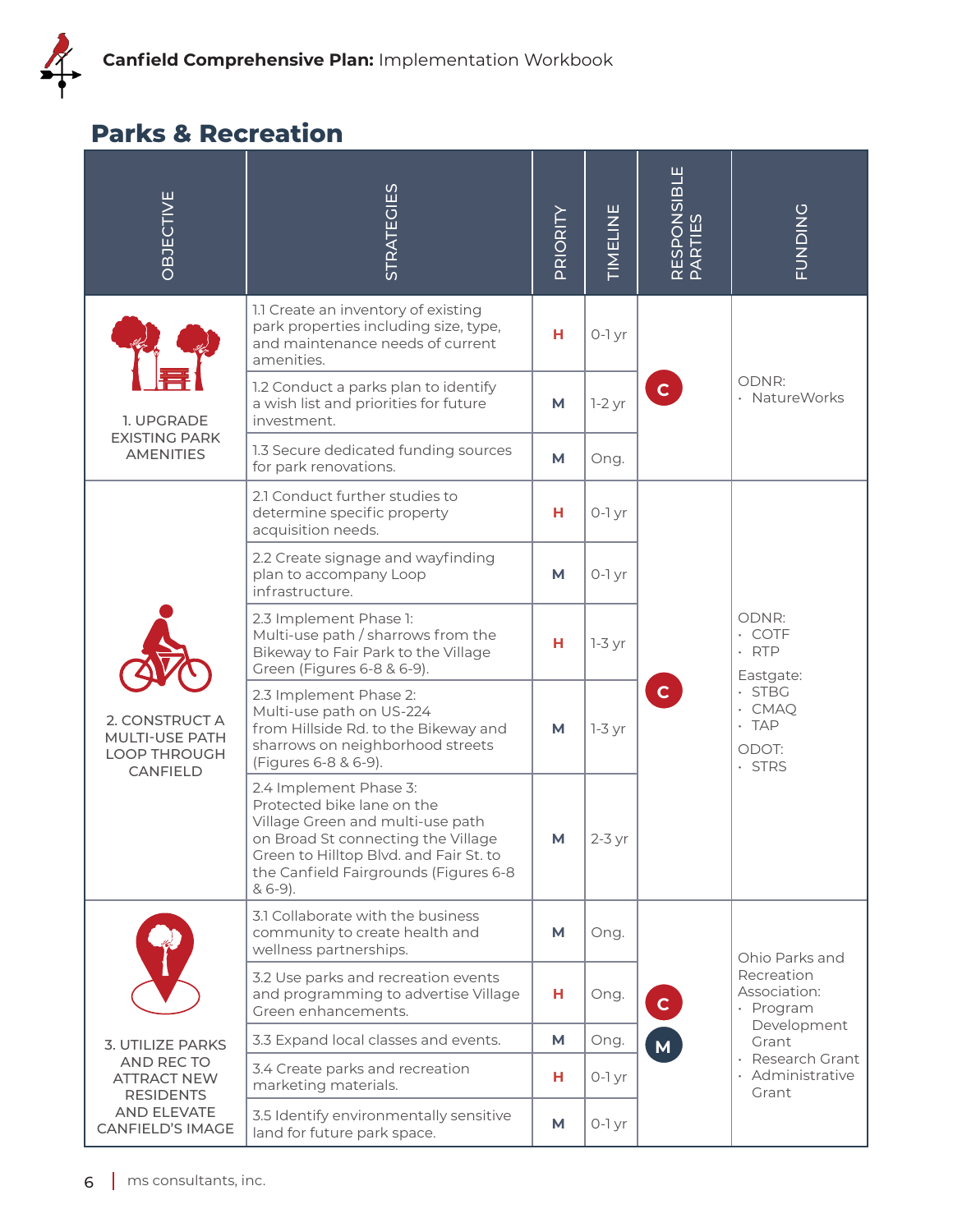# **Housing & Neighborhoods**

| <b>OBJECTIVE</b>                                                                  | <b>STRATEGIES</b>                                                                                                                                        | PRIORITY | <b>TIMELINE</b> | RESPONSIBLE<br>PARTIES | <b>PUNDING</b> |
|-----------------------------------------------------------------------------------|----------------------------------------------------------------------------------------------------------------------------------------------------------|----------|-----------------|------------------------|----------------|
|                                                                                   | 1.1 Continue to install,<br>maintain, and upgrade<br>sidewalk and multi-use<br>path infrastructure as<br>standards change and<br>new development occurs. | н        | Ong.            |                        |                |
| 1. PROMOTE<br>WALKABLE, MIXED-USE                                                 | 1.2 Allow for neighborhood<br>commercial uses on key<br>corridors within residential<br>areas.                                                           | M        | $1-2$ yr        | $\mathbf{C}$           |                |
| <b>NEIGHBORHOODS</b>                                                              | 1.3 Allow for medium<br>density housing options in<br>proximity to commercial<br>areas.                                                                  | M        | $1-2$ yr        |                        |                |
| <b>A</b><br>2. ENCOURAGE A VARIETY OF<br>SENIOR LIVING OPTIONS                    | 2.1 Work with developers<br>interested in constructing<br>accessible housing (i.e.<br>with elevators) in the<br>vicinity of the Village<br>Green.        | н        | Ong.            |                        |                |
|                                                                                   | 2.2 Update building code<br>and/or design guidelines<br>to reflect best practices in<br>age-friendly housing.                                            | L        | $2-3$ yr        |                        |                |
|                                                                                   | 2.3 Encourage senior<br>housing facilities to<br>co-locate with commercial<br>uses (pharmacies,<br>restaurants, etc.) in newly<br>annexed or JEDD areas. | M        | Ong.            |                        |                |
| $\sqrt{\frac{1}{2}}$<br>4. PROMOTE RESPONSIBLE<br>RESIDENTIAL GROWTH<br>PATTERNS. | 3.1 Facilitate areas to<br>be conserved during<br>future annexations using<br>conservation subdivisions<br>or the parks department.                      | н        | Ong.            |                        |                |
|                                                                                   | 3.2 Discourage cul-du-sac<br>development patterns<br>and ensure public access<br>is maintained through<br>shared path or easement<br>when necessary.     | н        | Ong.            | C T                    |                |
|                                                                                   | 3.3 Plan for expansion of<br>utilities and emergency<br>services in strategic, high<br>growth areas to support<br>new development.                       | M        | $2-5$ yr        |                        |                |